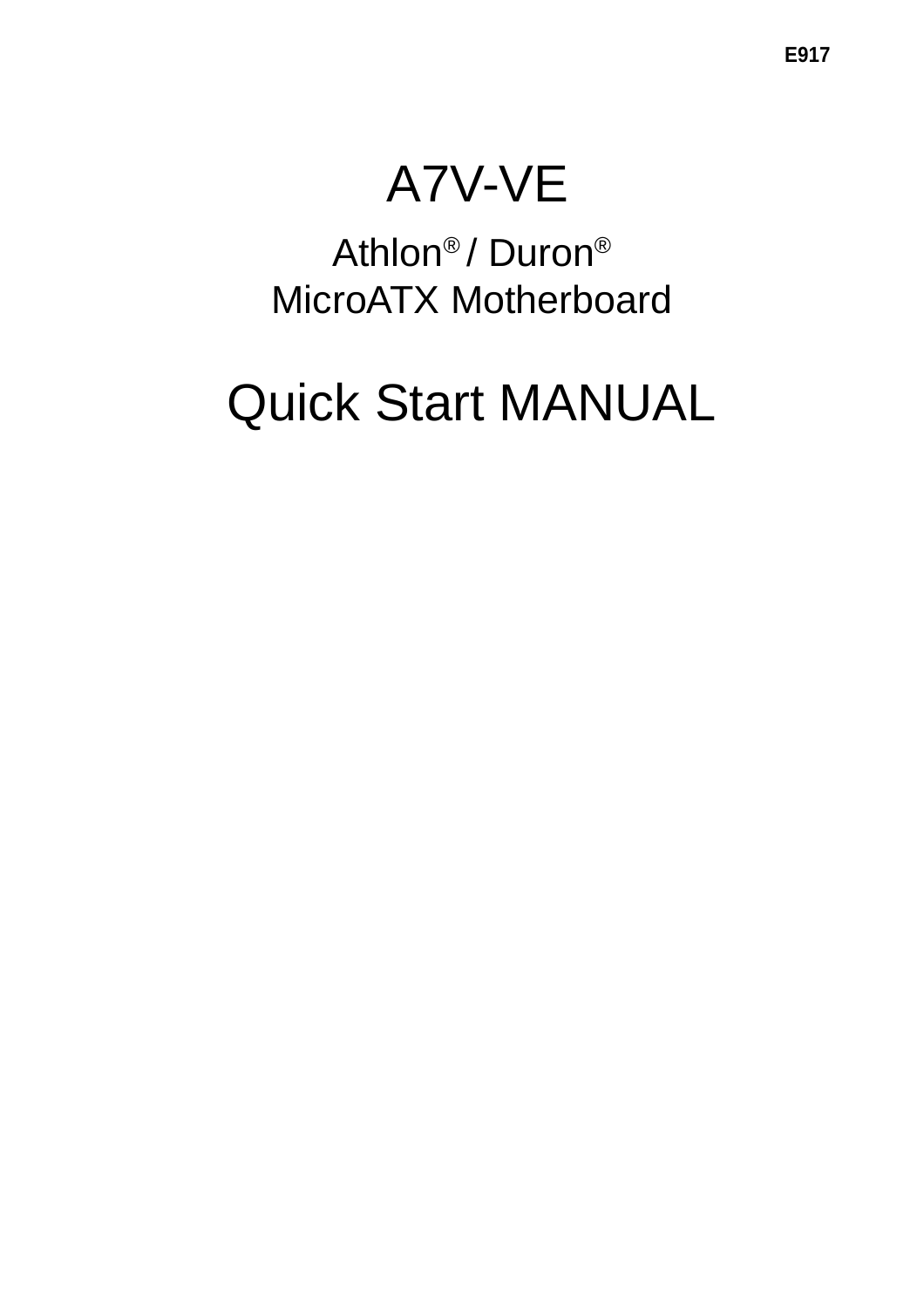## **1.1 The A7V-VE Motherboard**

The A7V-VE motherboard is carefully designed for the demanding PC user who wants high-performance features in a small package.

## 1.1.1 Specifications

- **AMD Athlon™/Duron™ Processor Support:** Supports AMD Athlon™/ Duron™ processor designed for the AMD Athlon™/Duron™ Processor Module (462-pin Socket A).
- **North Bridge System Chipset:** VIA VT8361<sup>TM</sup> (KLE133) integrated system controller with AGP Graphics core supports up to 1.5GB of PC133 SDRAM/ Virtual Channel Memory (VCM) SDRAM. The chipset offers a PCI 2.2. bus interface with support for 5 PCI masters. It is optimized to deliver enhanced AMD Athlon™/Duron™ processor system performance.
- **South Bridge System Chipset:** VIA VT82C686B PCIset with PCI Super I/O integrated peripheral controller supports UltraDMA/100, which allows burst mode data transfer rates of up to 100MB/sec.
- **PC100/PC133 Memory Support:** Equipped with two DIMM sockets to support PC100/PC133-compliant SDRAMs (16, 32, 64, 128, 256, 512MB) up to 1GB.
- **Super Multi-I/O:** Provides two high-speed UART compatible serial ports and one parallel port with EPP and ECP capabilities.
- **Expansion Slots:** Provides three 32-bit PCI 2.2 slots. PCI supports up to 133MB/ sec maximum throughput. Each PCI slot can support a Bus Master PCI card, such as a SCSI card.
- **Wake-Up Support:** Supports Wake-On-LAN activity with onboard network support.
- **USB:** Supports up to 4 USB ports, two on the back panel and two midboard for more peripheral connectivity options.
- **UltraDMA100/66/33:** Comes with an onboard PCI Bus Master IDE controller with two connectors that support four IDE devices on two channels. Supports UltraDMA100/66/33, PIO Modes 3 & 4 and Bus Master IDE DMA Mode 2, and Enhanced IDE devices, such as DVD-ROM, CD-ROM, CD-R/RW, LS-120, and Tape Backup drives.
- **Onboard LAN Controller:** Features the Realtek 10/100Mb Fast Ethernet Controller, which supports Wired for Management, remote wake-up, and OnNow initiative to reduce **T**otal **C**ost of **O**wnership (TCO).
- **Onboard Audio:** Hardware AC'97 V2.1 CODEC compliant, ADI's 3D sound circuitry, sample rate conversion from 7kHz to 48kHz.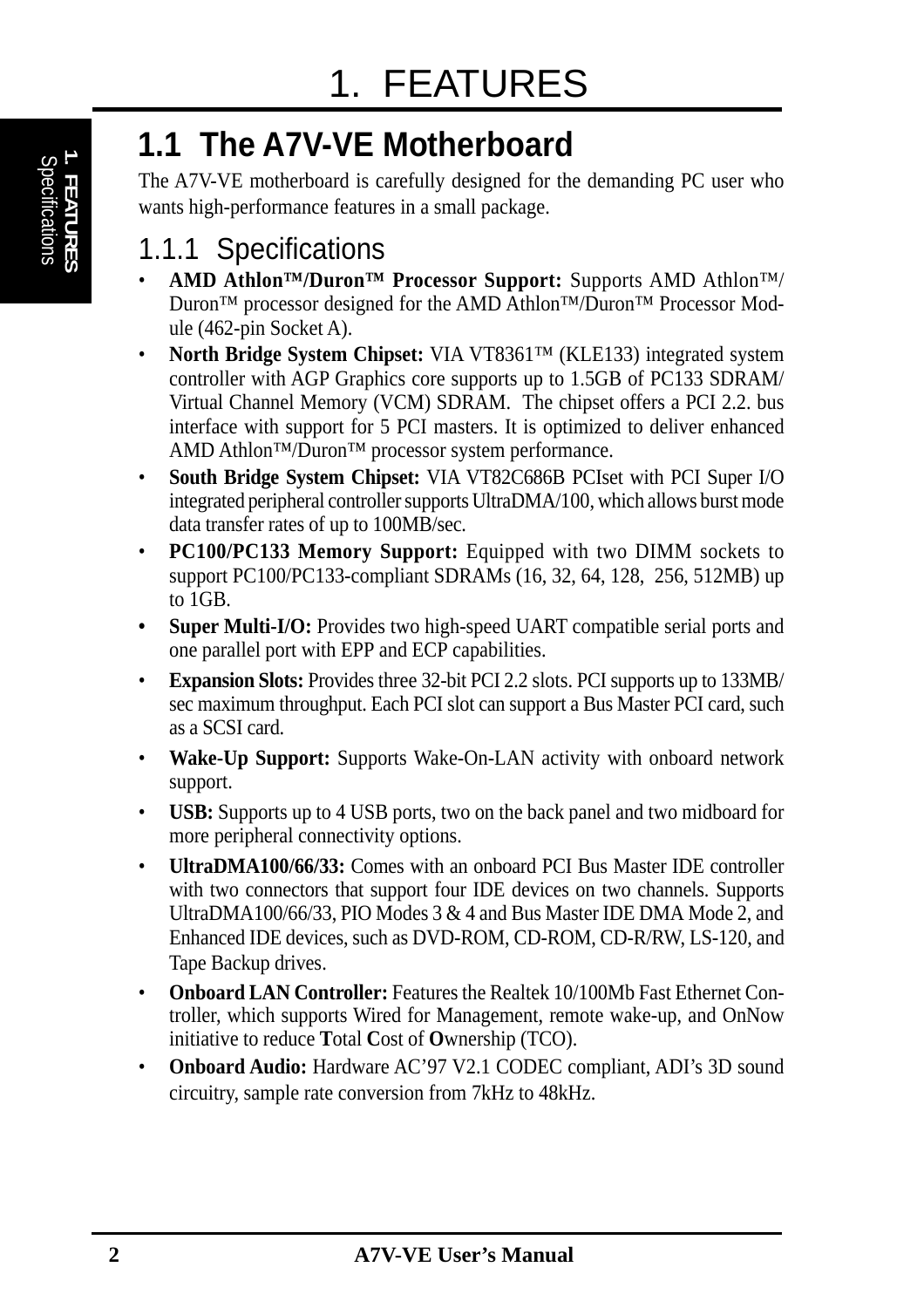### 1.1.2 Performance

- **100MHz / 100MHz and 133MHz / 133MHz Synchronous Host/DRAM Clock Support:** CPU frequency can operate at 133MHz while system memory operates at 133MHz.
- **Concurrent PCI:** Concurrent PCI allows multiple PCI transfers from PCI master buses to memory to CPU.
- **SDRAM Optimized Performance:** This motherboard supports Synchronous Dynamic Random Access Memory (SDRAM), which increases the data transfer rate of 800MB/s max using PC133-compliant SDRAMs.
- **ACPI Ready:** ACPI (Advanced Configuration and Power Interface) provides more Energy Saving Features for future operating systems (OS) supporting OS Direct Power Management (OSPM) functionality. With these features implemented in the OS, PCs can be ready around the clock, yet satisfy all the energy saving standards. To fully utilize the benefits of ACPI, an ACPI-supported OS, such as Windows 98, must be used.
- New Compliancy: Both the BIOS and hardware levels of the motherboard meets PC 99 compliancy. The new PC 99 requirements for systems and components are based on the following high-level goals: Support for Plug and Play compatibility and power management for configuring and managing all system components, and 32-bit device drivers and installation procedures for Windows 95/98/NT/ME/ 2000/XP.

### 1.1.3 Intelligence

- **Fan Status Monitoring and Alarm:** To prevent system overheat and system damage, the CPU, power supply, and system fans can be monitored for RPM and failure. All the fans are set for its normal RPM range and alarm thresholds.
- **Remote Ring On (requires modem):** This allows a computer with this motherboard to be turned on remotely through an internal or external modem. With this feature, users can access their computer from anywhere in the world!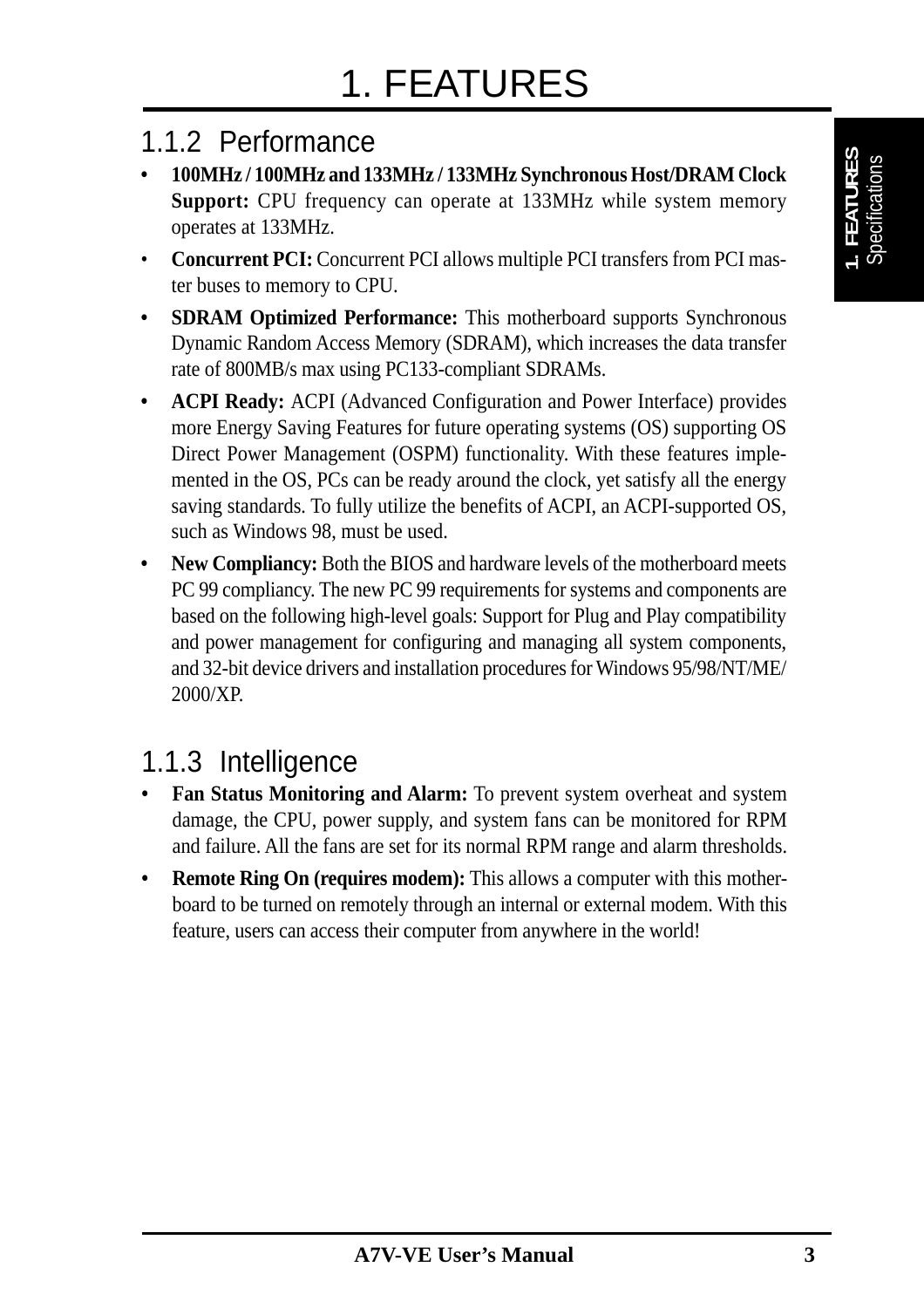## **2.1 A7V-VE Motherboard Layout**



Motherboard Layout **2. H/W SETUP**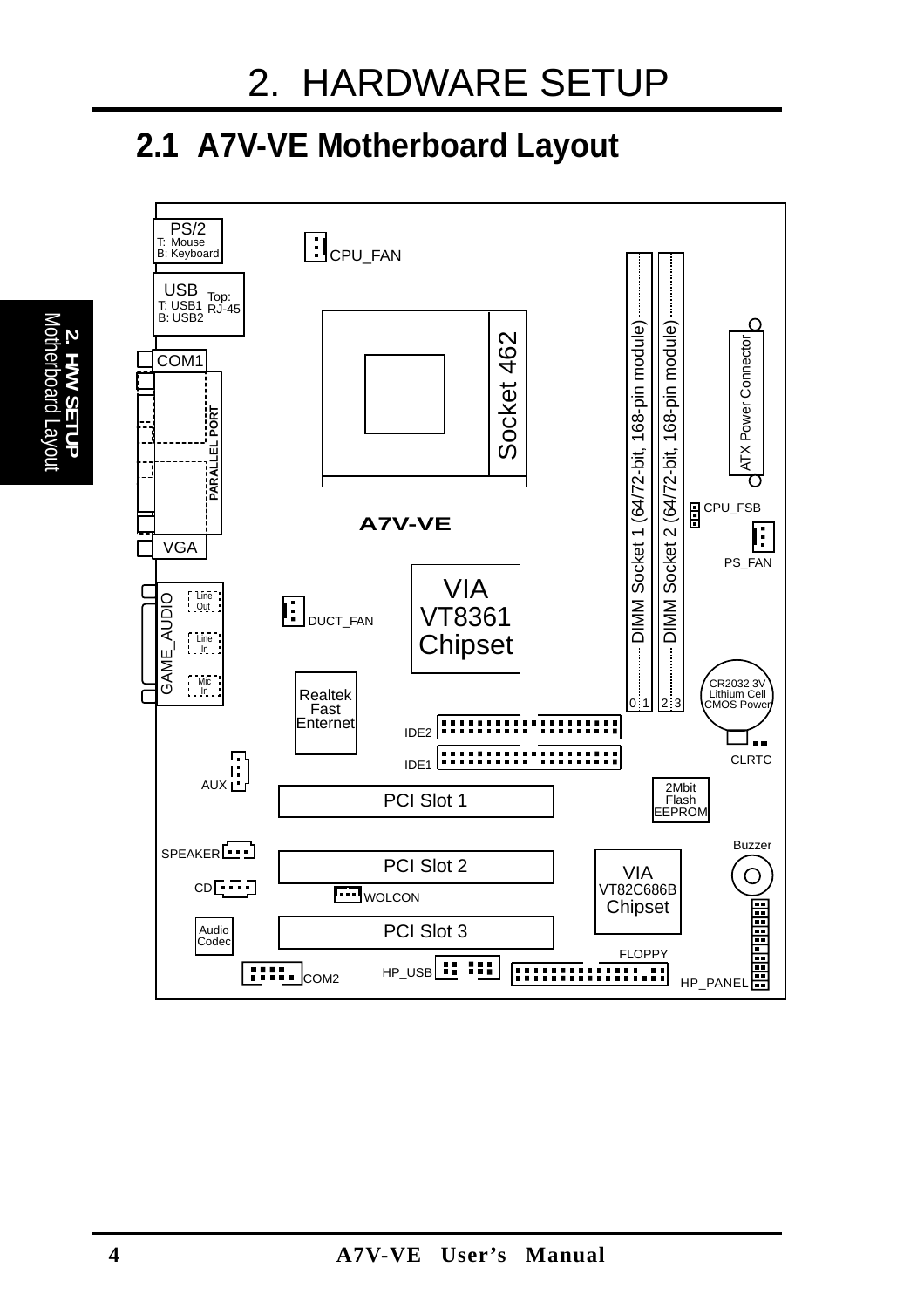## **2.2 Layout Contents**

#### **Expansion Slots**

| 1) DIMM1, DIMM2 | p. 8 168-Pin DIMM Memory Support |
|-----------------|----------------------------------|
|-----------------|----------------------------------|

- 2) Socket A p. 9 Central Processing Unit (CPU)
- 3) PCI1, PCI2, PCI3 p.10 32-bit PCI Bus Expansion Slots

#### **Connectors**

| 1) PS2KBMS              | p.13 PS/2 Mouse Connector (6-pin female)                                       |
|-------------------------|--------------------------------------------------------------------------------|
| 2) PS2KBMS              | p.13 PS/2 Keyboard Connector (6-pin female)                                    |
| 3) USBLAN               | p.14 Fast-Ethernet Port Connector                                              |
| 4) USBLAN               | p.14 Universal Serial Bus Ports 0 & 1 (Two 4-pin female)                       |
| 5) PRINTER              | p.14 Parallel Port Connector (25-pin female)                                   |
| 6) COM1/COM2            | p.15 Serial Port Connectors (9 pins, 10-1 pins)                                |
| 7) GAME_AUDIO           | p.15 Game/MIDI Connector (15-pin female)                                       |
| 8) GAME_AUDIO           | p.16 Audio Port Connectors (Three 1/8" female)                                 |
| 9) VGA                  | p.16 Monitor Output Connector (15-pin female)                                  |
|                         | 10) PRIMARY/SECONDARY IDE p.17 Primary/Secondary IDE Connectors (Two 40-1pins) |
| 11) PS_, CPU_, DOCT_FAN | p.18 Power Supply, CPU, Chassis Fan Connectors (Three 3-pin)                   |
| 12) FLOPPY              | p.18 Floppy Disk Drive Connector (34-1pins)                                    |
| 13) HP_USB              | p.19 USB Header (12-2 pins)                                                    |
| 14) CD, AUX, MODEM      | p.19 Internal Audio Connectors (Three 4 pins)                                  |
| 15) ATXPWR              | p.20 ATX Power Supply Connector (20 pins)                                      |
| 16) MLED (PANEL)        | p.21 System Message LED Lead (2 pins)                                          |
| 17) SMI (PANEL)         | p.21 System Management Interrupt Switch Lead (2 pins)                          |
| 18) SPK (PANEL)         | p.21 System Warning Speaker Connector (4 pins)                                 |
| 19) RESET (PANEL)       | p.21 Reset Switch Lead (2 pins)                                                |
| 20) PLED (PANEL)        | p.21 System Power LED Lead (3 pins)                                            |
| 21) IDELED (PANEL)      | p.21 IDE Activity LED Lead (2 pins)                                            |
| 22) PWR (PANEL)         | p.21 ATX Power / Soft-Off Switch Lead (2 pins)                                 |
|                         |                                                                                |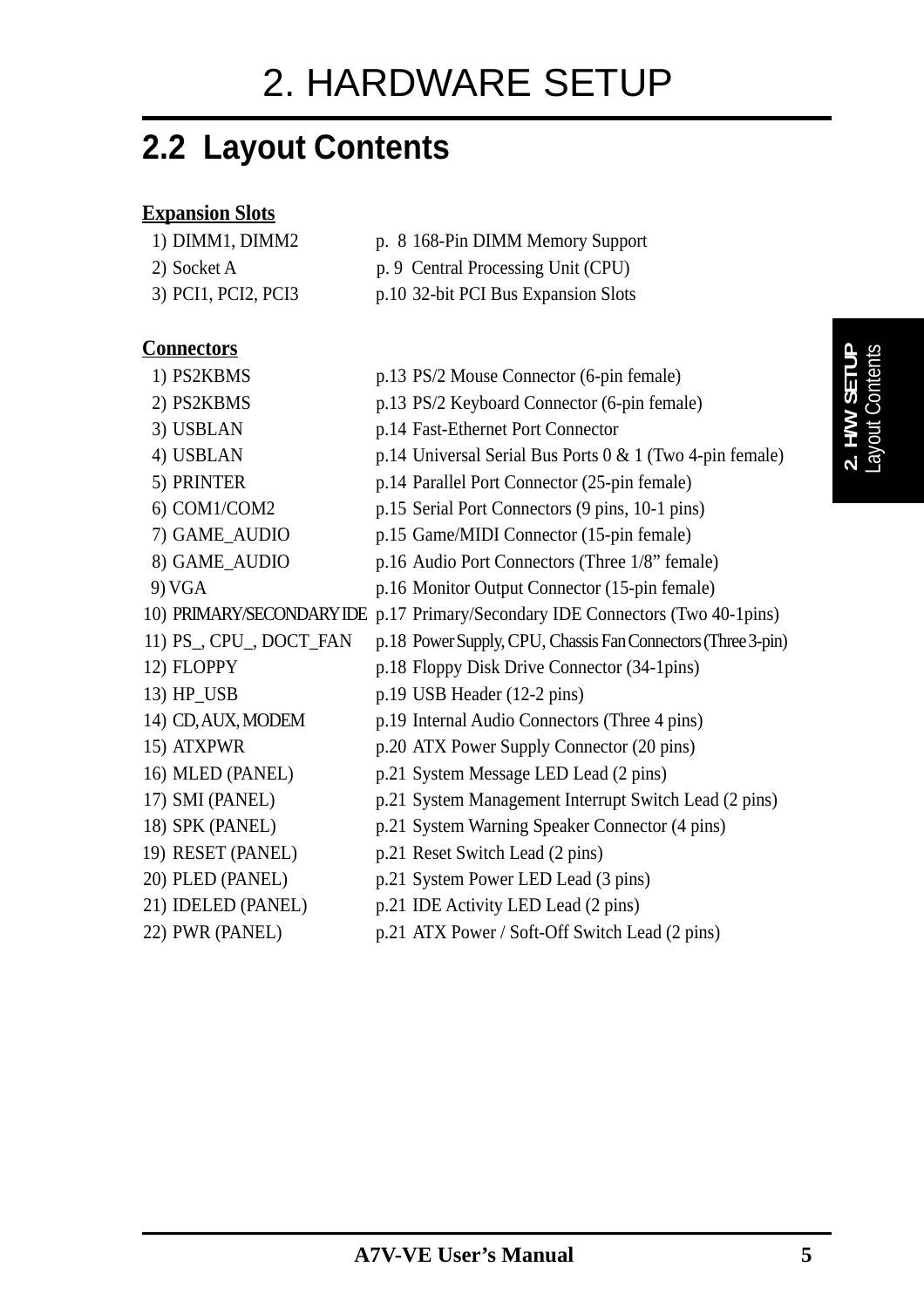## **2.3 Hardware Setup Procedure**

Before using your computer, you must complete the following steps:

- **• Check Motherboard Settings**
- **• Install Memory Modules**
- **• Install the Central Processing Unit (CPU)**
- **• Install Expansion Cards**
- **• Connect Ribbon Cables, Panel Wires, and Power Supply**

**WARNING!** Computer motherboards and expansion cards contain very delicate Integrated Circuit (IC) chips. To protect them against damage from static electricity, you should follow some precautions whenever you work on your computer.

- 1. Unplug your computer when working on the inside.
- 2. Use a grounded wrist strap before handling computer components. If you do not have one, touch both of your hands to a safely grounded object or to a metal object, such as the power supply case.
- 3. Hold components by the edges and try not to touch the IC chips, leads or connectors, or other components.
- 4. Place components on a grounded antistatic pad or on the bag that came with the component whenever the components are separated from the system.
- 5. Ensure that the ATX power supply is switched off before you plug in or remove the ATX power connector on the motherboard.

## **2.4 Motherboard Settings**

#### **1) FSB Setting (CPU\_FSB)**

This jumper controls the speed of the Front-Side Bus. The factory default is set to 133MHz, [1-2].



**A7V-VE CPU Frequency Setting**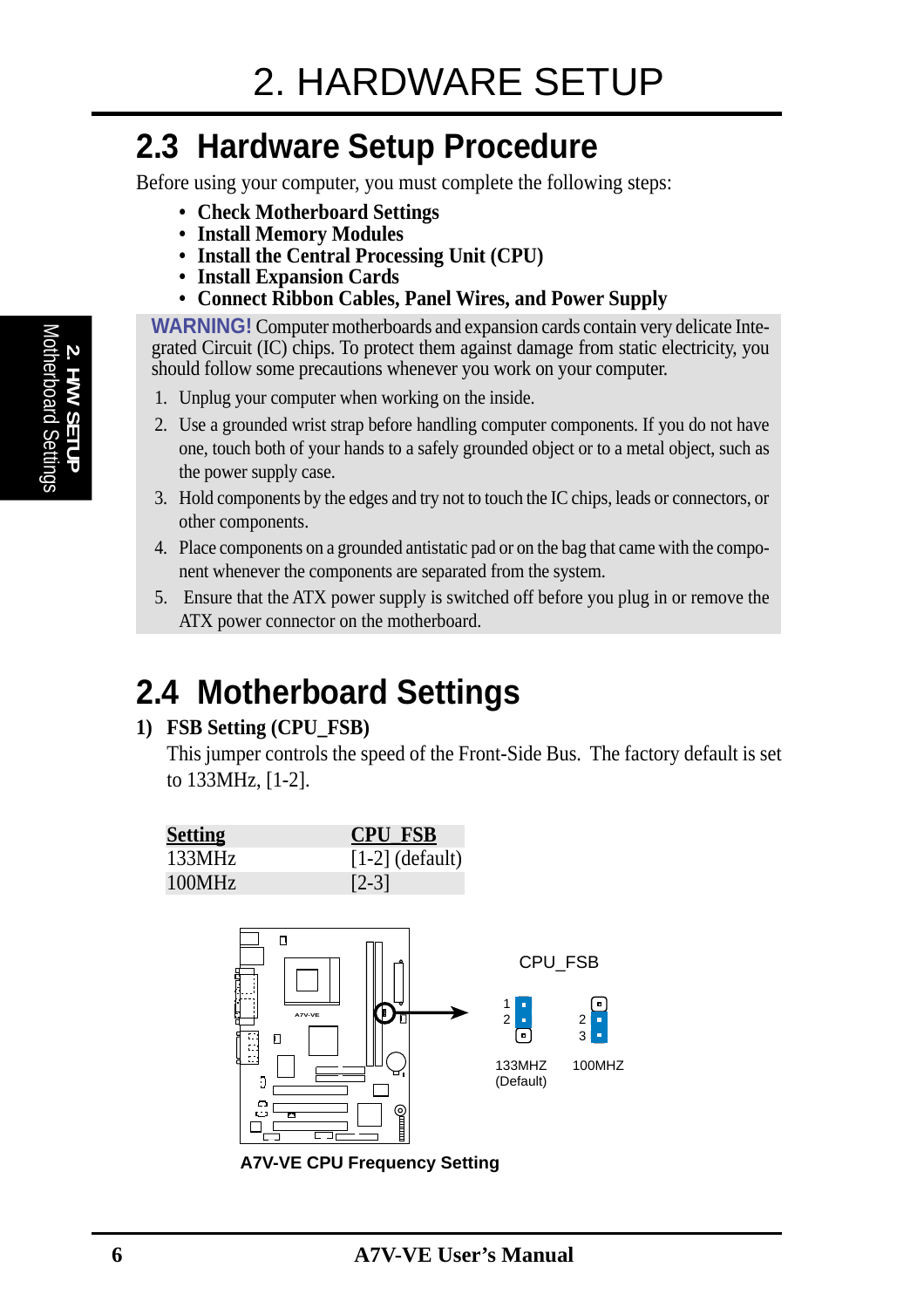## **2.5 System Memory (DIMM)**

**NOTE:** No hardware or BIOS setup is required after adding or removing memory.

This motherboard uses only Dual Inline Memory Modules (DIMMs). Sockets are available for **3.3Volt** (power level) unbuffered Synchronous Dynamic Random Access Memory (SDRAM) of 16, 32, 64, 128MB, 256 or 512MB to form a memory size between 16MB and 1GB. One side (with memory chips) of the DIMM takes up one row on the motherboard.

To use the chipset's Error Checking and Correction (ECC) feature, you must use a DIMM with 9 chips per side (standard 8 chips/side + 1 ECC chip).

#### *Install memory in any combination as follows:*

#### **IMPORTANT**

- For optimum signal integrity, inserting the DIMMs in the following order is recommended: DIMM1, DIMM2.
- SDRAMs used must be compatible with the current PC133/PC100 SDRAM specification.

| Location              | 168-pin DIMM                         |              | <b>Total Memory</b> |
|-----------------------|--------------------------------------|--------------|---------------------|
| $DIMM1$ (Rows $0&1$ ) | SDRAM 16, 32, 64, 128, 256, 512MB    | $\mathbf{X}$ |                     |
| $DIMM2$ (Rows $2&3$ ) | SDRAM 16, 32, 64, 128, 256, 512MB    | x1           |                     |
|                       | <b>Total System Memory (Max 1GB)</b> |              |                     |

### 2.5.1 General DIMM Notes

- This motherboard supports SPD (Serial Presence Detect) DIMMs. This is the memory of choice for best performance vs. stability.
- This motherboard does NOT support registered memory.
- SDRAM chips are generally thinner with higher pin density than EDO (Extended Data Output) chips.
- Single-sided DIMMs come in 16, 32, 64,128, 256MB; double-sided come in 32, 64, 128, 256, 512MB.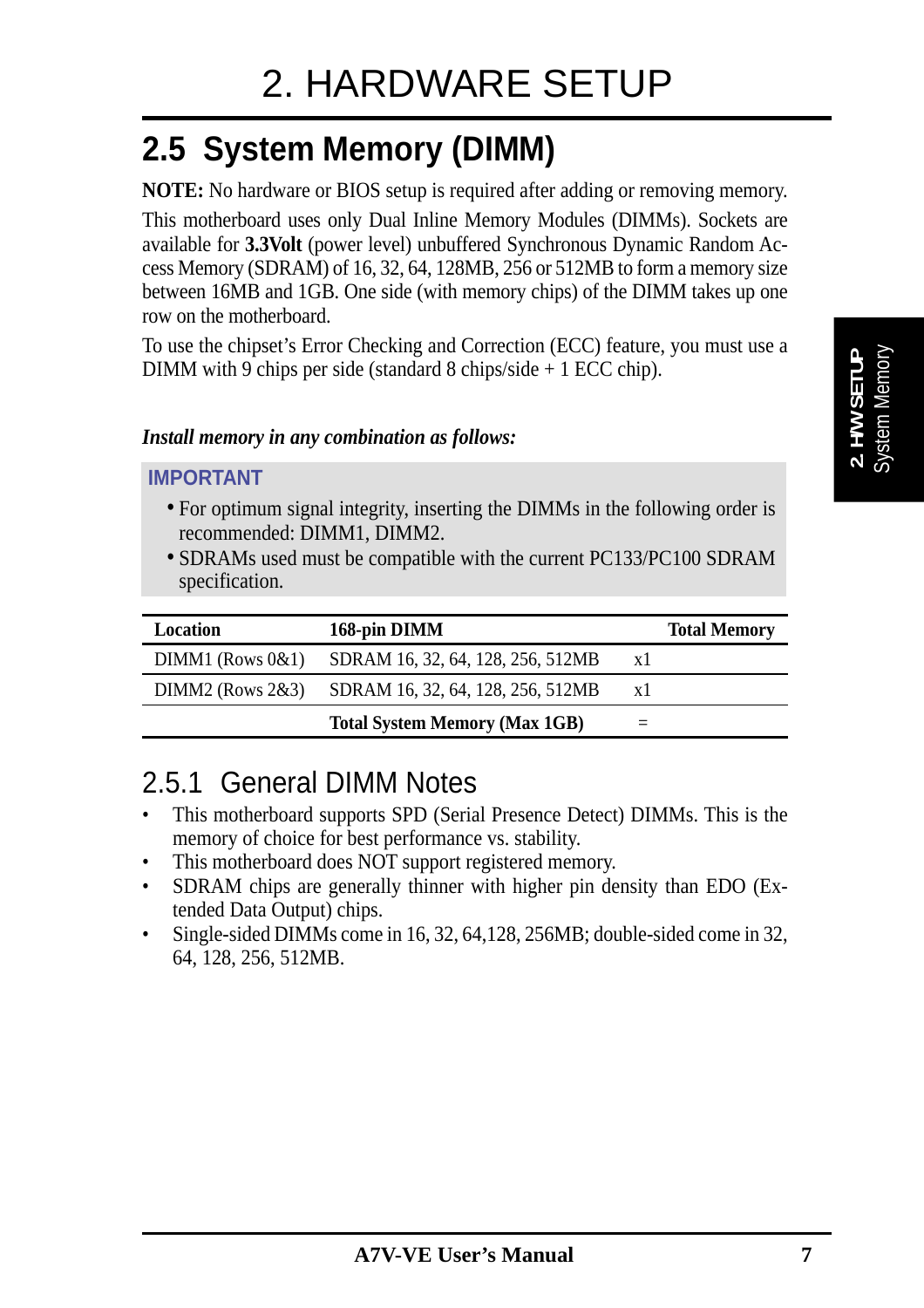## 2.5.2 DIMM Memory Installation

Insert the module(s) as shown. Because the number of pins are different on either side of the breaks, the module will only fit in the orientation shown. DIMM modules are longer and have different pin contact on each side and therefore have a higher pin density. DIMM modules have the same pin contact on both sides.



Lock

The DIMMs must be **3.3V Unbuffered** for this motherboard. To determine the DIMM type, check the notches on the DIMMs (see figure below).



The notches on the DIMM module will shift between left, center, or right to identify the type and also to prevent the wrong type from being inserted into the DIMM slot on the motherboard. You must ask your retailer the correct DIMM type before purchasing. This motherboard supports four clock signals.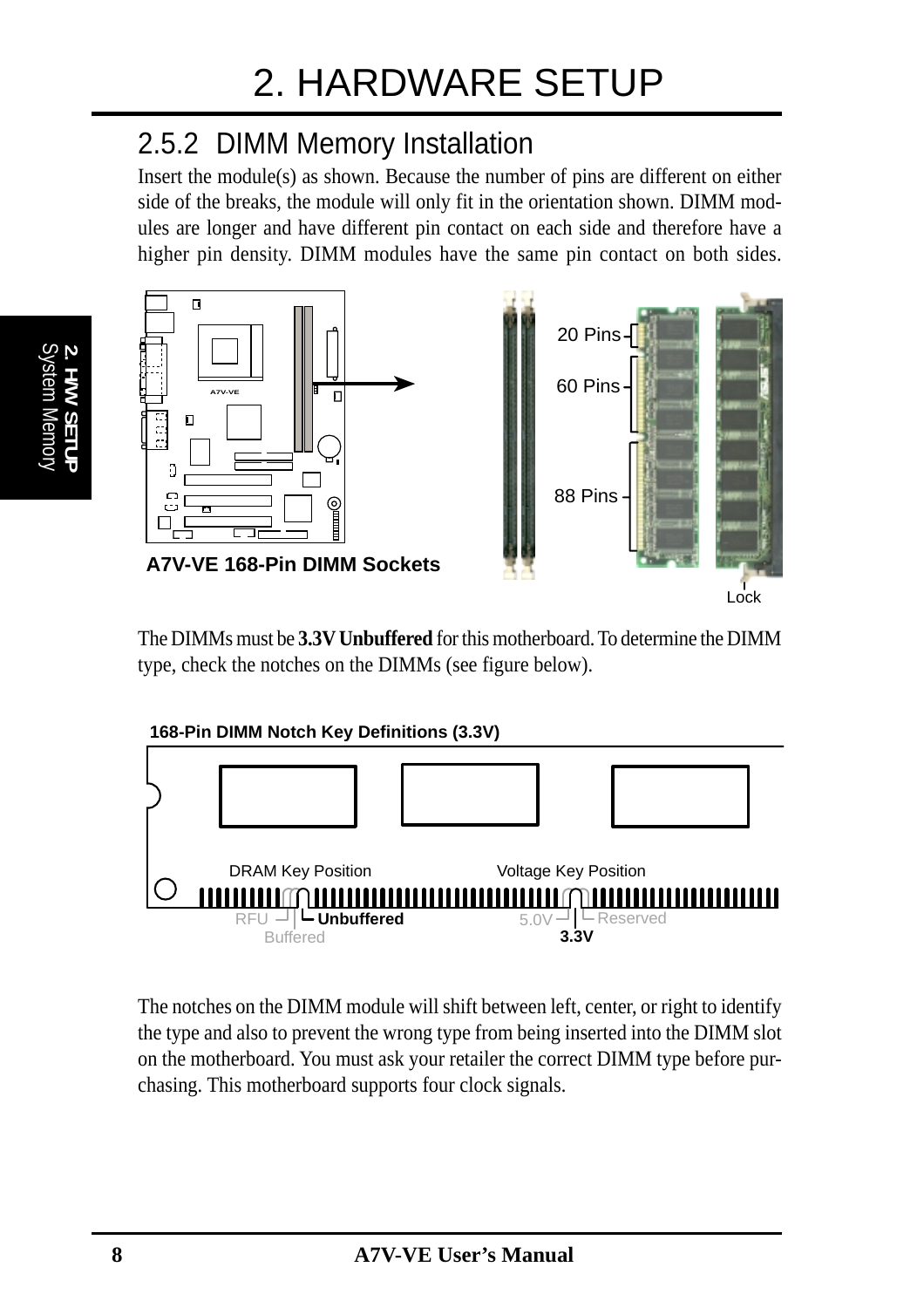## **2.6 Central Processing Unit (CPU)**

The motherboard provides a Socket 462 or Socket A for CPU installation. A fan and heatsink should be attached to the CPU to prevent overheating. Purchase and install a fan and heatsink before turning on the system.



- 1. Locate the Socket 462 and open it by pulling the lever gently sideways away from the socket. Then lift the lever upwards. The socket lever must be fully opened (90 to 100 degrees).
- 2. Insert the CPU with the correct orientation. The *notched corner* of the CPU must be oriented toward the inner corner of the socket base nearest to the lever hinge.

 **CAUTION!** The CPU fits in one orientation and should drop easily into place. *Do not force the CPU* into the socket to avoid bending the pins. If the CPU does not fit, check its alignment and look for bent pins.



- 3. Once completely inserted, press the CPU firmly and close the socket lever until it snaps into its locked position.
- 4. Place the CPU fan and heatsink on the CPU. The heatsink should entirely cover the CPU. Carefully attach the heatsink locking brace to the plastic clips on the socket base. With the added weight of the CPU fan and heatsink locking brace, no extra force is required to keep the CPU in place.

**CAUTION!** Take care not to scrape the motherboard surface when mounting a clamp-style processor fan, or else damage may occur. Ensure that exposed CPU capacitors do not touch the heatsink, or else damage may occur!

**NOTE!** Do not forget to set the correct Bus Frequency and Multiple (available only on unlocked processors) to avoid start-up problems.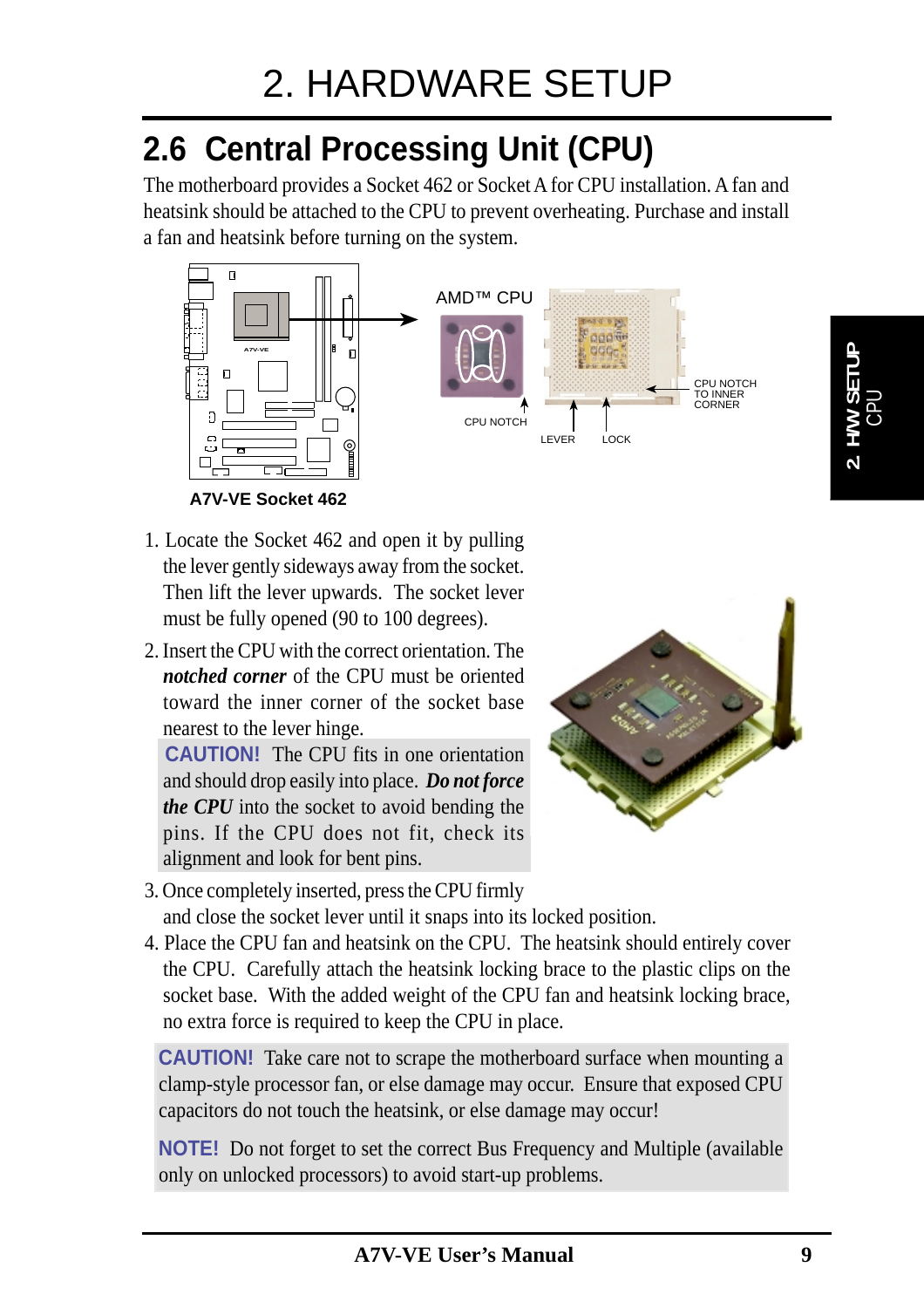## **2.7 Expansion Cards**

**WARNING!** Unplug your power supply when adding or removing expansion cards or other system components. Failure to do so may cause severe damage to both your motherboard and expansion cards.

### 2.7.1 PCI Expansion Card Installation Procedure

- 1. Read the documentation for your expansion card and make any necessary hardware or software settings for your expansion card, such as jumpers.
- 2. Remove your computer system's cover and the bracket plate on the slot you intend to use. Keep the bracket for possible future use.
- 3. Carefully align the card's connectors and press firmly.
- 4. Secure the card on the slot with the screw you removed above.
- 5. Replace the computer system's cover.
- 6. Set up the BIOS if necessary
- 7. Install the necessary software drivers for your expansion card.

## 2.7.2 Assigning IRQs for Expansion Cards

Some expansion cards need an IRQ to operate. Generally, an IRQ must be exclusively assigned to one use. In a standard design, there are 16 IRQs available but most of them are already in use, leaving 6 IRQs free for expansion cards. If your motherboard has **PCI** audio onboard, an additional IRQ will be used. If your motherboard also has **MIDI** enabled, another IRQ will be used, leaving 4 IRQs free.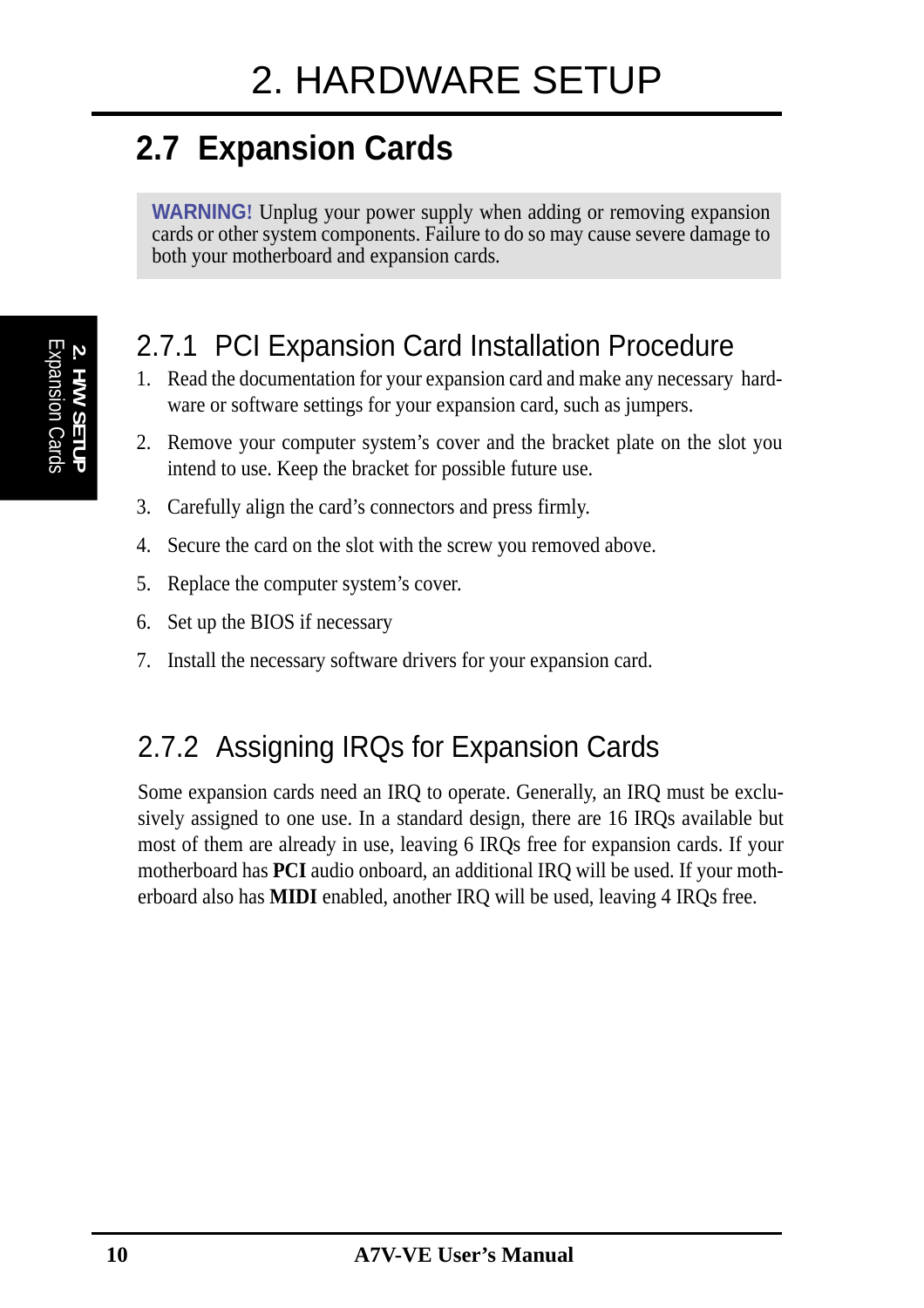The following table lists the default IRQ assignments for standard PC devices. Use this table when configuring your system and for resolving IRQ conflicts.

| <b>IRQ</b> | <b>Priority</b> | <b>Standard Function</b>           |  |  |
|------------|-----------------|------------------------------------|--|--|
|            |                 | <b>System Timer</b>                |  |  |
|            | 2               | <b>Keyboard Controller</b>         |  |  |
| 2          | N/A             | Programmable Interrupt             |  |  |
| $3*$       | 11              | Communications Port (COM2)         |  |  |
| $4*$       | 12              | Communications Port (COM1)         |  |  |
| $5*$       | 13              | Sound Card (sometimes LPT2)        |  |  |
| 6          | 14              | <b>Floppy Disk Controller</b>      |  |  |
| $7*$       | 15              | Printer Port (LPT1)                |  |  |
| 8          | 3               | <b>System CMOS/Real Time Clock</b> |  |  |
| $9*$       | 4               | <b>ACPI</b> Mode when enabled      |  |  |
| $10*$      | 5               | <b>LAN</b> Controller              |  |  |
| $11*$      | 6               | IRQ Holder for PCI Steering        |  |  |
| $12*$      |                 | PS/2 Compatible Mouse Port         |  |  |
| 13         | 8               | <b>Numeric Data Processor</b>      |  |  |
| $14*$      | 9               | Primary IDE Channel                |  |  |
| $15*$      | 10              | <b>Secondary IDE Channel</b>       |  |  |

Standard Interrupt Assignments

\*These IRQs are usually available for ISA or PCI devices.

#### Interrupt Request Table for this Motherboard

Interrupt requests are shared as shown by the following table:

|                        | <b>INT-A</b> | <b>INT-B</b> | <b>INT-C</b> | <b>INT-D</b> |
|------------------------|--------------|--------------|--------------|--------------|
| PCI slot 1             | used         |              |              |              |
| PCI slot 2             |              | shared       |              |              |
| PCI slot 3             |              |              | used         |              |
| Onboard LAN controller |              | shared       |              |              |

**IMPORTANT:** If using PCI cards on shared slots, make sure that the drivers support "Share IRQ" or that the cards do not need IRQ assignments. Conflicts will arise between the two PCI groups that will make the system unstable or cards inoperable.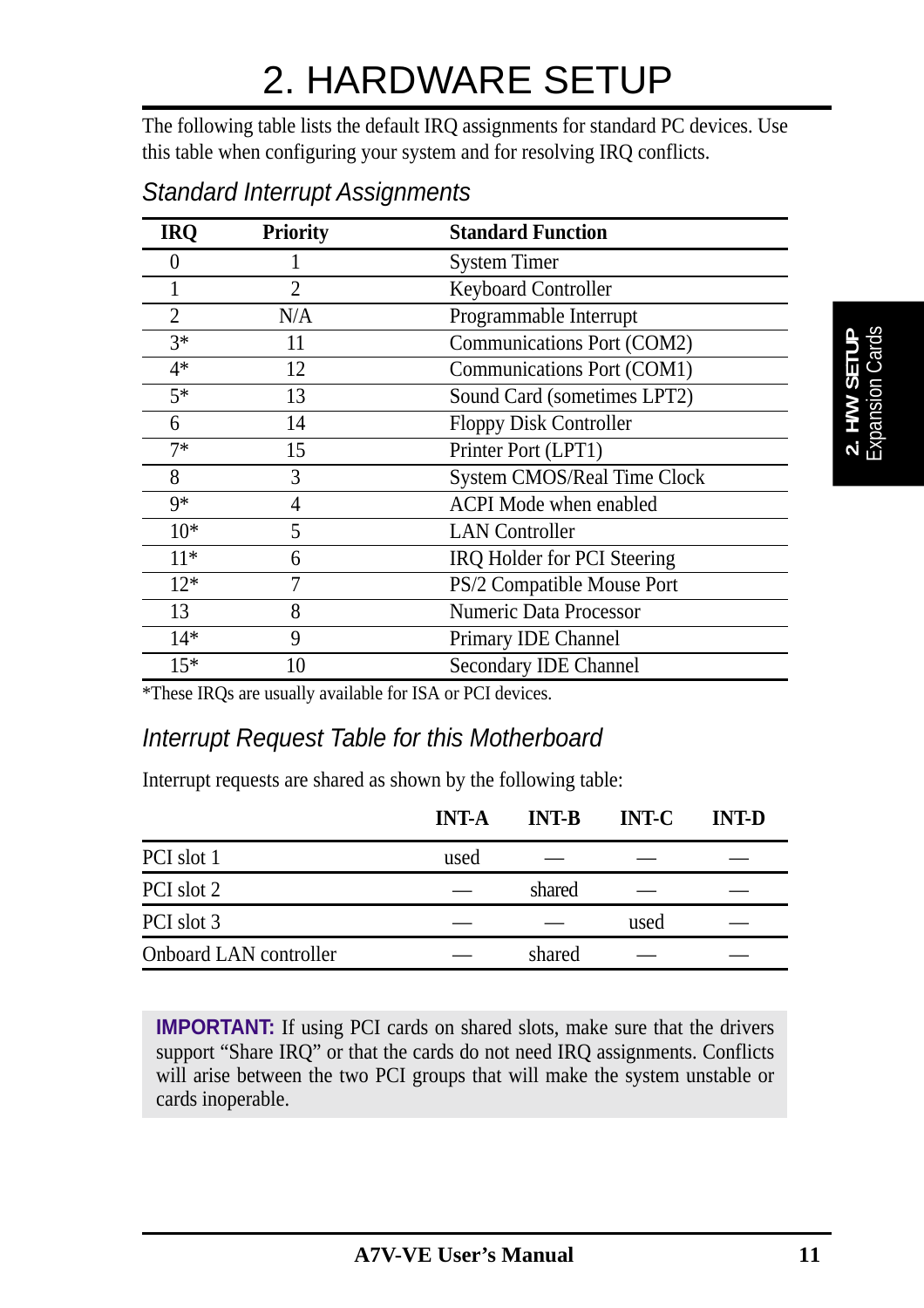## **2.8 External Connectors**

**WARNING!** Some pins are used for connectors or power sources. These are clearly distinguished from jumpers in the Motherboard Layout. Placing jumper caps over these connector pins will cause damage to your motherboard.

Expansion Cards **2. H/W SETUP**

**IMPORTANT:** Ribbon cables should always be connected with the red stripe to Pin 1 on the connectors. Pin 1 is usually on the side closest to the power connector on hard drives and CD-ROM drives, but may be on the opposite side on floppy disk drives. Check the connectors before installation because there may be exceptions. IDE ribbon cables must be less than 46 cm (18 in.), with the second drive connector no more than 15 cm (6 in.) from the first connector.

#### **1) PS/2 Mouse Connector (6-pin PS2KBMS)**

The system will direct IRQ12 to the PS/2 mouse if one is detected. If one is not detected, expansion cards can use IRQ12. See **PS/2 Mouse Function Control** in *4.4 Advanced Menu*.



#### **2) PS/2 Keyboard Connector ( 6-pin PS2KBMS)**

This connection is for a standard keyboard using an PS/2 plug (mini DIN). **This connector will not allow standard AT size (large DIN) keyboard plugs. You may use a DIN to mini DIN adapter on standard AT keyboards.**



PS/2 Keyboard (6-pin female)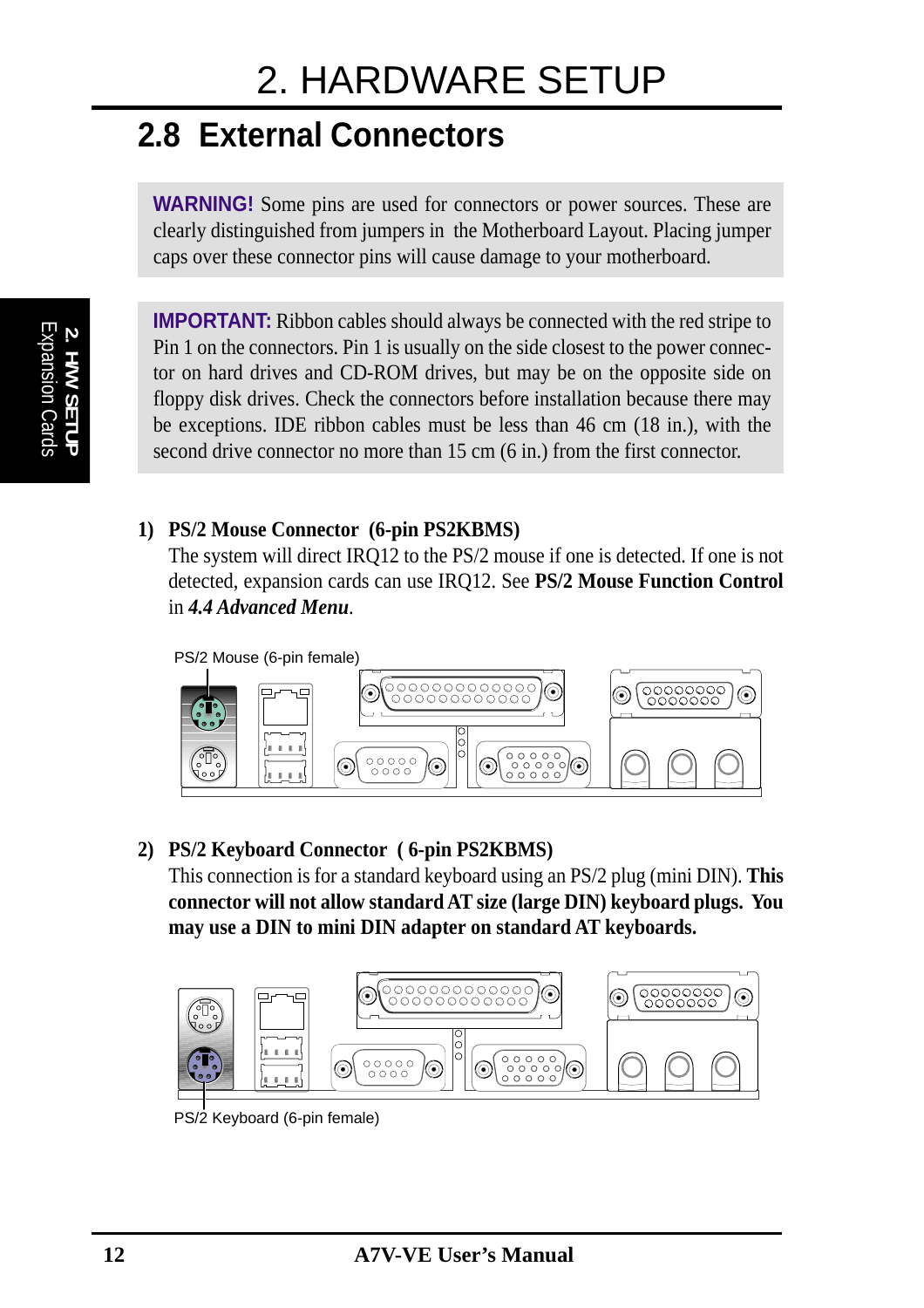#### **3) Fast-Ethernet Port Connector (USBLAN)**

The RJ-45 connector is located on top of the USB connectors. The connector allows the motherboard to connect to a **L**ocal **A**rea **N**etwork (LAN) through a network hub.



## **4) Universal Serial BUS Ports 0 & 1 (Two 4-pin USBLAN)**

Two USB ports are available for connecting USB devices.



Universal Serial Bus (USB)

#### **5) Parallel Port Connector (25-pin PRINTER)**

You can enable the parallel port and choose the IRQ through **Onboard Parallel Port** in the BIOS.

**NOTE**: Serial printers must be connected to the serial port.



**Connectors 2. H/W SETUP**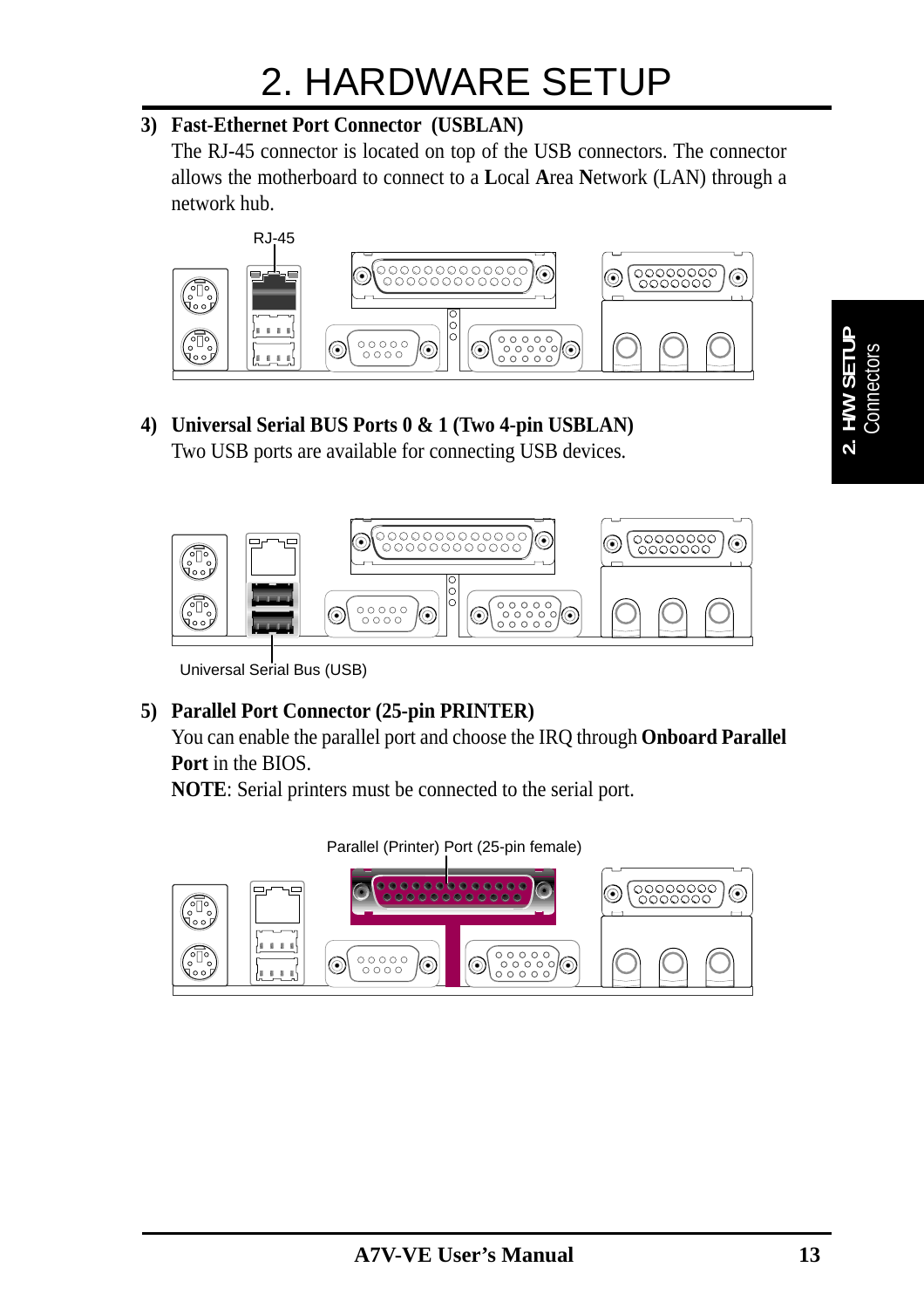#### **6) Serial Port Connectors (9-pin COM1**

One serial port is ready for a mouse or other serial devices. A second serial port is available using a serial port bracket connected from the motherboard to an expansion slot opening.



#### **7) Game/MIDI Connector (15-pin GAME\_AUDIO)**

You may connect game joysticks or game pads to this connector for playing games. Connect MIDI devices for playing or editing professional audio.



 Connectors **2. H/W SETUP**

**Connecto**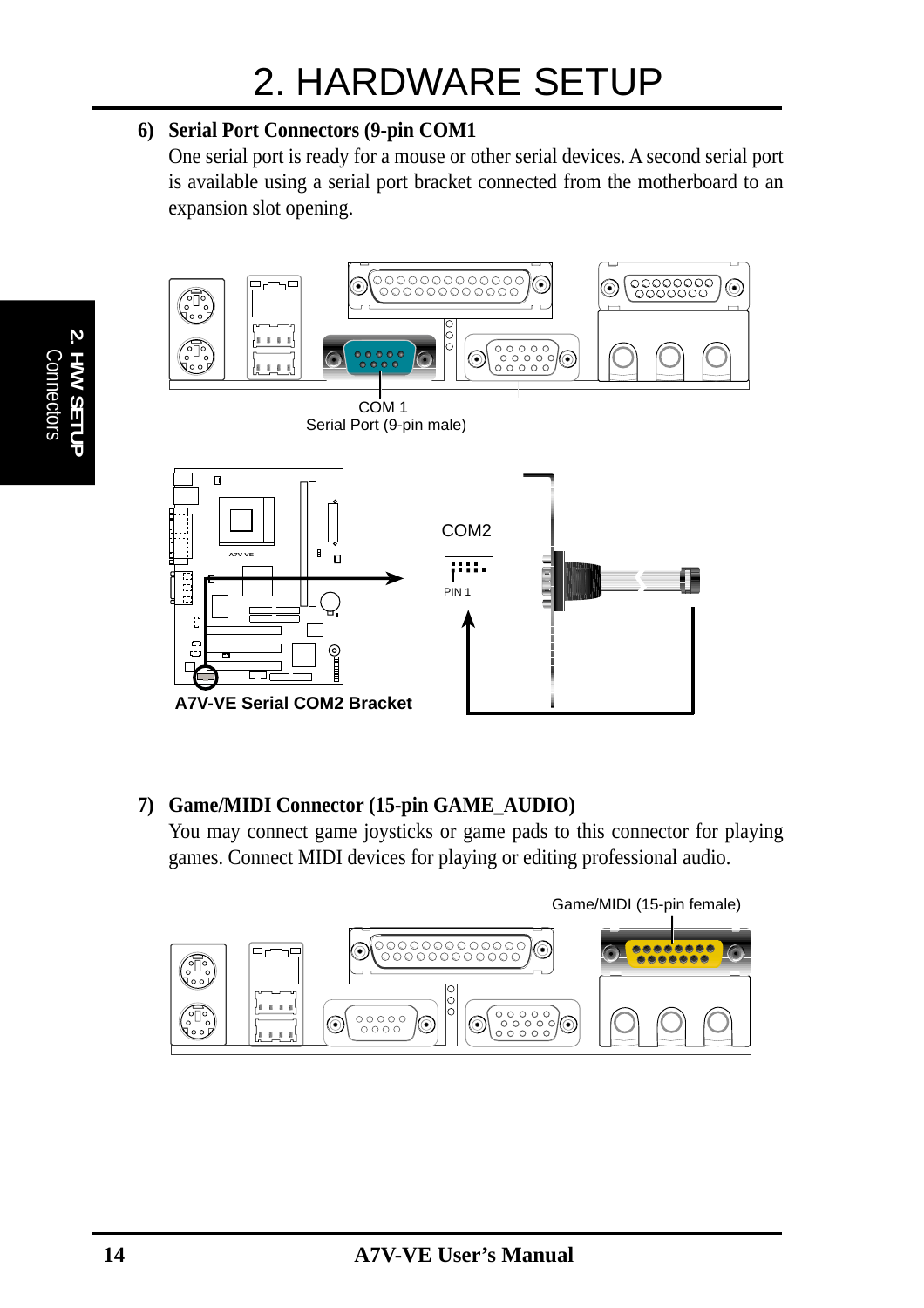#### **8) Audio Port Connectors (Three 1/8" GAME\_AUDIO)**

**Line Out** can be connected to headphones or preferably powered speakers. **Line In** allows tape players or other audio sources to be recorded by your computer or played through the **Line Out**. **Mic** allows microphones to be connected for inputting voice.



### **9) Monitor Output Connector (Blue 15-pin VGA)**

This connector is foroutput to a VGA-compatible device.



VGA Monitor (15-pin female)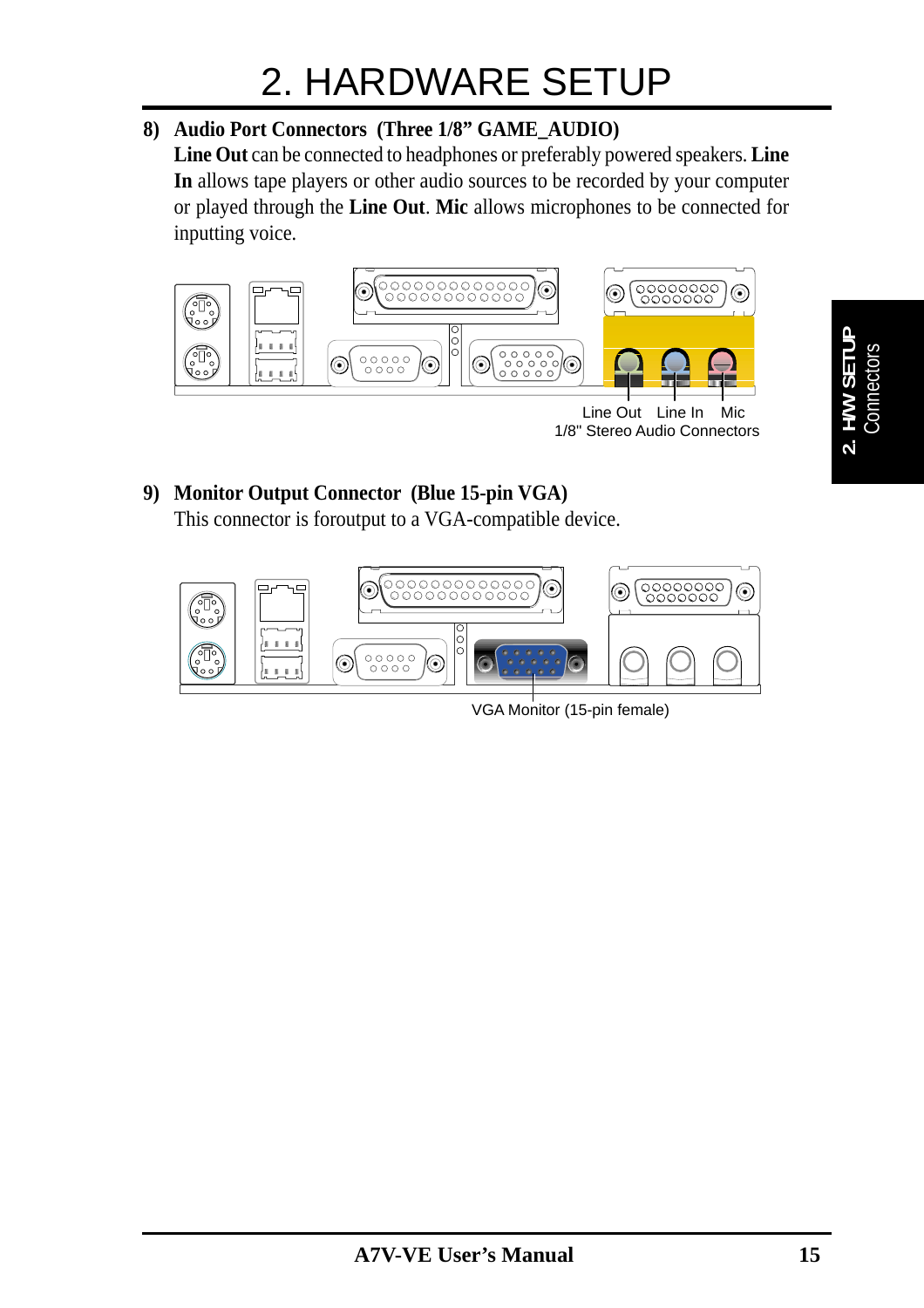#### **10) Primary (Blue) / Secondary IDE Connectors (40-1pin PRIMARY/SECONDARY IDE)**

These connectors support the provided UltraDMA/66 IDE hard disk ribbon cable. Connect the cable's blue connector to the motherboard's primary (recommended) or secondary IDE connector, and then connect the gray connector to your UltraDMA/66 slave device (hard disk drive) and the black connector to your UltraDMA/66 master device. It is recommended that non-UltraDMA/66 devices be connected to the secondary IDE connector. If you install two hard disks, you must configure the second drive to Slave mode by setting its jumper accordingly. Please refer to your hard disk documentation for the jumper settings. BIOS now supports specific device bootup. **(Pin 20 is removed to prevent inserting in the wrong orientation when using ribbon cables with pin 20 plugged).**

**TIP:** You may configure two hard disks to be both Masters with two ribbon cables – one for the primary IDE connector and another for the secondary IDE connector. You may install one operating system on an IDE drive and another on a SCSI drive and select the boot disk through the BIOS

**IMPORTANT:** UltraDMA/100 IDE devices must use a 40-pin 80-conductor IDE cable for 100 MBytes/second transfer rates.



**A7V-VE IDE Connectors**



**NOTE:** Orient the red markings (usually zigzag) on the IDE ribbon cable to PIN 1.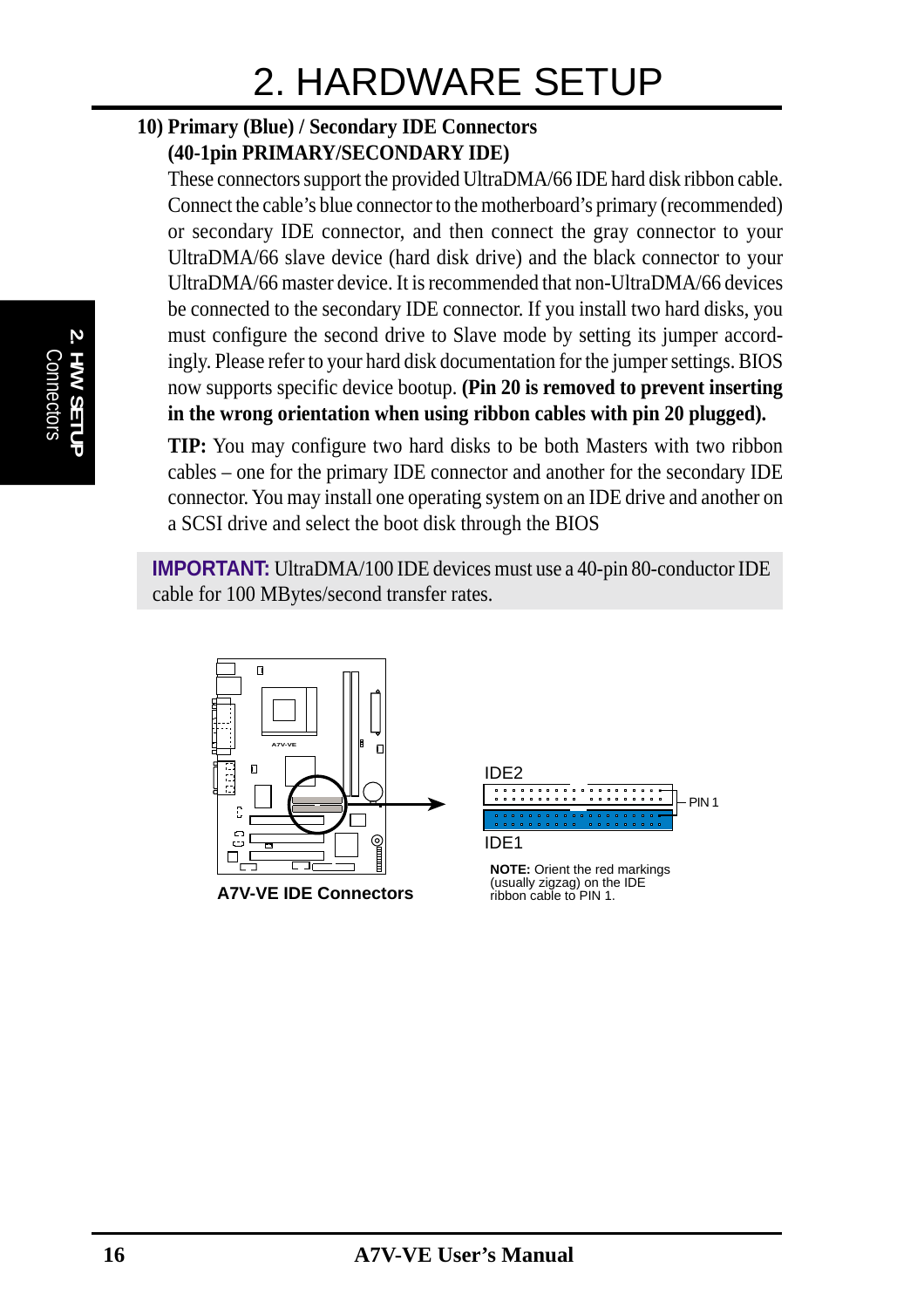### **11) Power Supply, CPU, and Chassis Fan Connectors**

**(3-pin PS\_FAN, CPU\_FAN, DUCT\_FAN)**

These connectors support cooling fans of 350mA (4.2 Watts) or less. Orientate the fans so that the heat sink fins allow airflow to go across the onboard heat sink(s) instead of the expansion slots. Depending on the fan manufacturer, the wiring and plug may be different. The red wire should be positive, while the black should be ground. Connect the fan's plug to the board taking into consideration the polarity of the connector.

**WARNING!** The CPU and/or motherboard will overheat if there is no airflow across the CPU and onboard heatsinks. Damage may occur to the motherboard and/or the CPU fan if these pins are incorrectly used. **These are not jumpers, do not place jumper caps over these pins.**



**A7V-VE 12-Volt Cooling Fan Power**

#### **12) Floppy Disk Drive Connector (34-1pin FLOPPY)**

This connector supports the provided floppy drive ribbon cable. After connecting the single end to the board, connect the two plugs on the other end to the floppy drives. **(Pin 5 is removed to prevent inserting in the wrong orientation when using ribbon cables with pin 5 plugged).**



**A7V-VE Floppy Disk Drive Connector**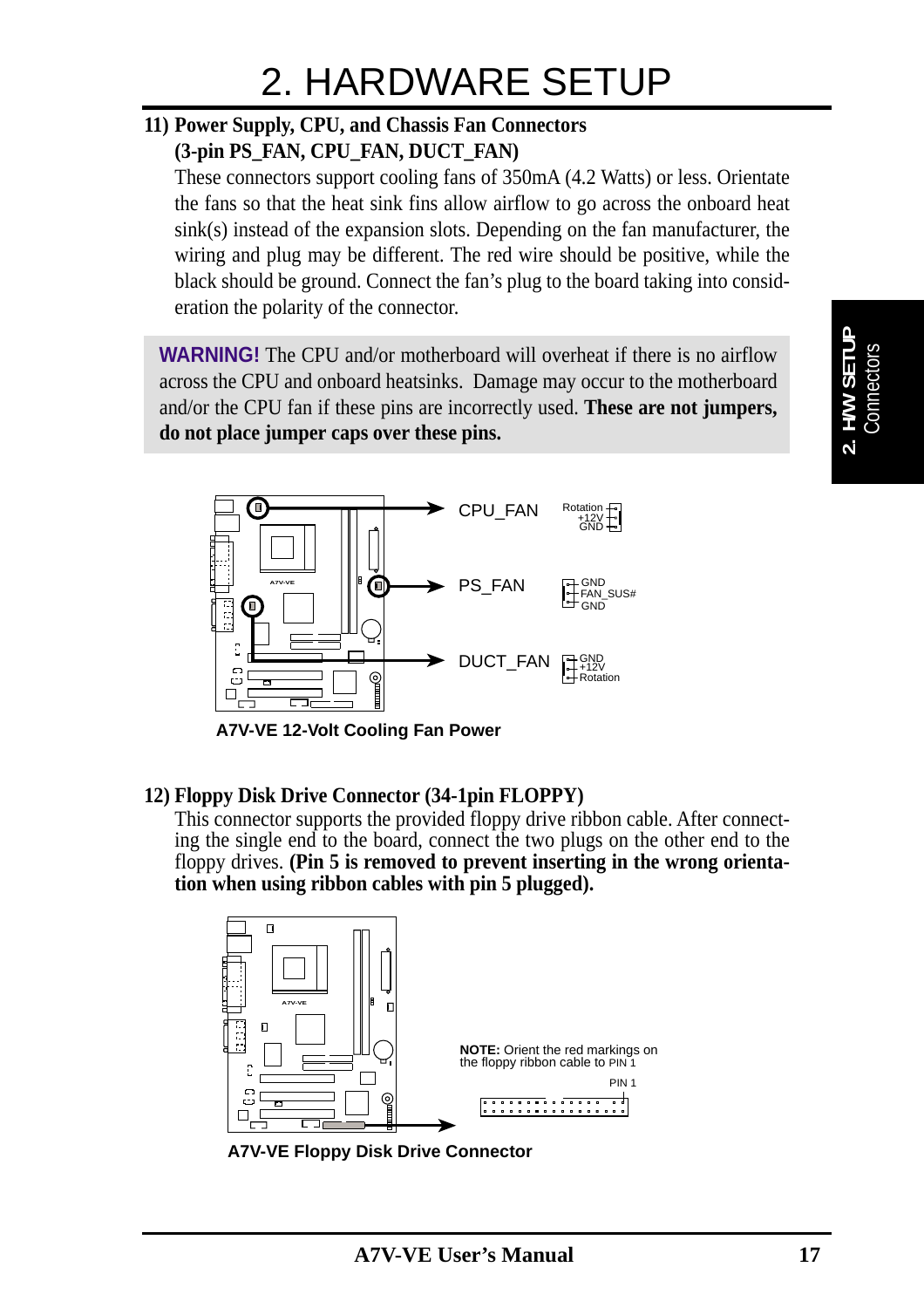#### **13) USB Header (12-2 pin HP\_USB)**

If the USB Ports on the back panels are inadequate, connect an optional USB connector set to this header and mount it to an open slot on your chassis.



#### **14) Internal Audio Connectors (4-pin CD, AUX, MODEM)**

These connectors allow you to receive stereo audio input from such sound sources as a CD-ROM, TV tuner, or MPEG card. The MODEM connector allows the onboard audio to interface with a voice modem card with a similar connector.



**A7V-VE Internal Audio Connectors**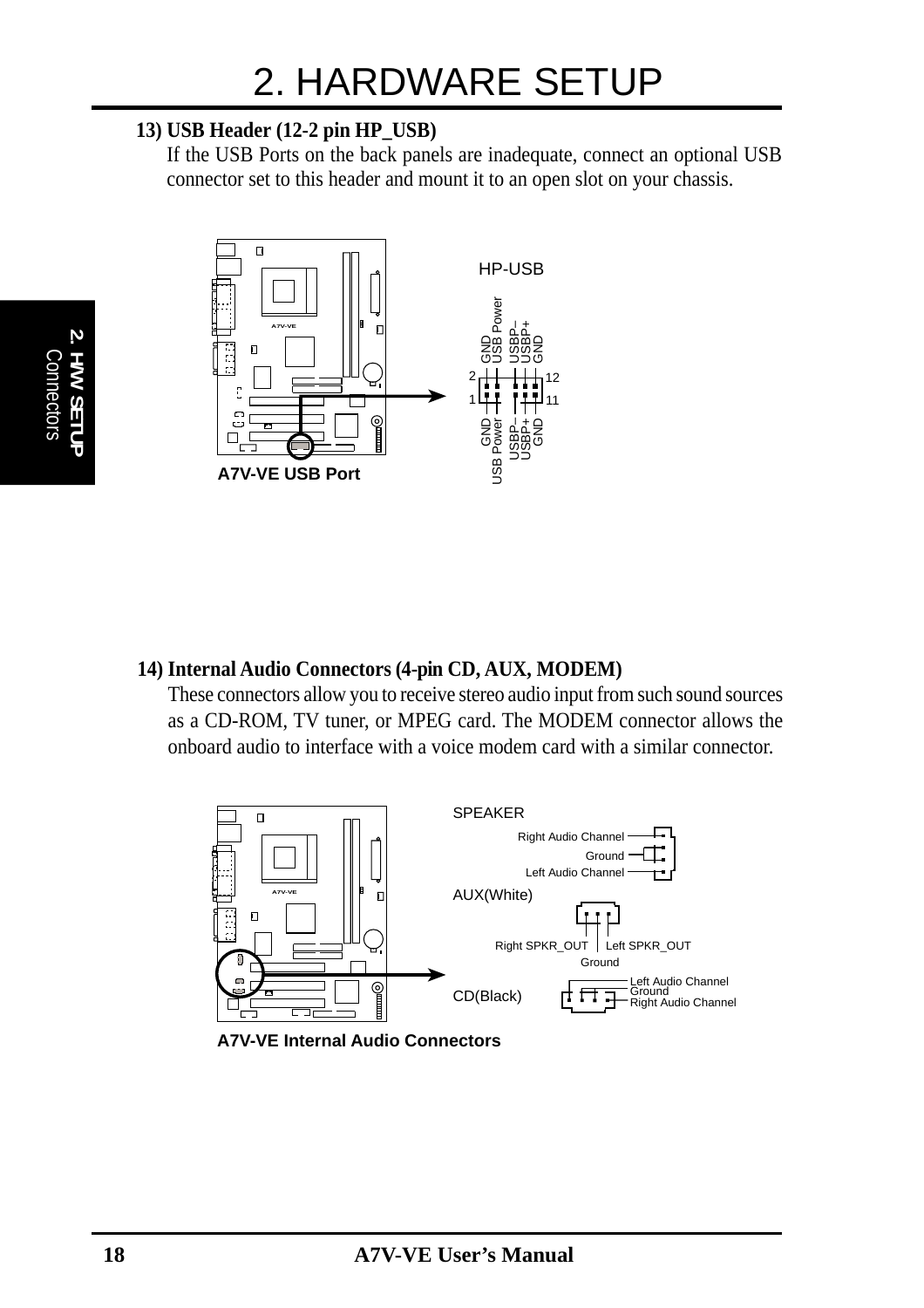#### **15) ATX Power Supply Connector (20-pin block ATXPWR)**

This connector connects to an ATX power supply. The plug from the power supply will only insert in one orientation because of the different hole sizes. Find the proper orientation and push down firmly making sure that the pins are aligned.

**IMPORTANT:** Make sure that your ATX power supply (minimum recommended) wattage: 200 watts; 235W for a fully-configured system) can supply at least 20 amperes on the +5-volt lead and at least 10mA (750mA recommended) on the +5 volt standby lead (+5VSB). Your system may become unstable/unreliable and may experience difficulty in powering up if your power supply is inadequate. For Wake-On-LAN support, your ATX power supply must supply at least 750mA +5VSB.



**A7V-VE ATX Power Connector**